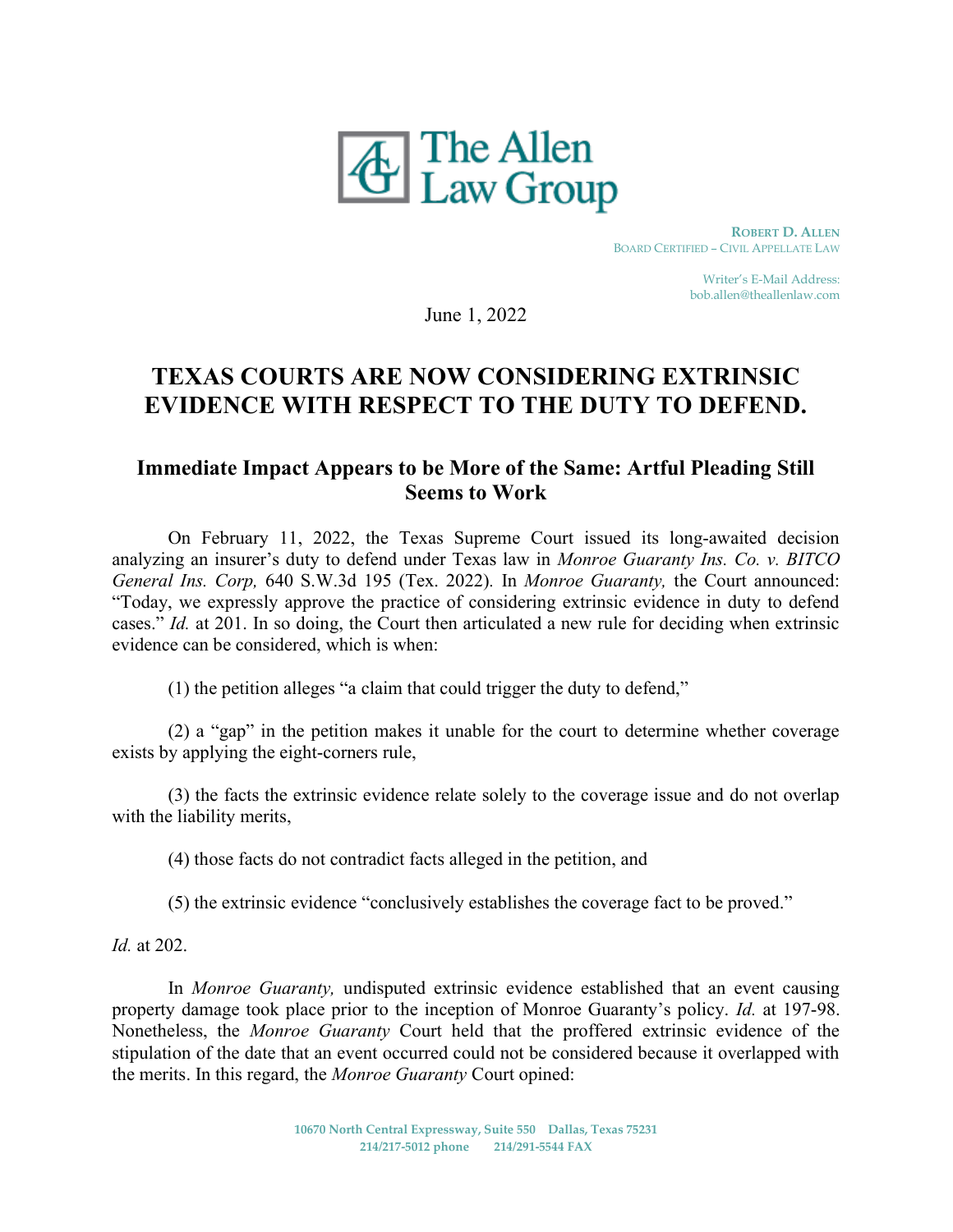June 1, 2022 Page 2

> A dispute as to when property damage occurs also implicates whether property damage occurred on that date, forcing the insured to confess damages at a particular date to invoke coverage, when its position may very well be that no damage was sustained at all.

Id. Accordingly, the Monroe Guaranty Court refused to consider the extrinsic evidence that could have exculpated the insurer from providing a defense and held that the insurer owed its insured a duty to defend. Id. at 204.

 In the 3½ month aftermath of the issuance of the Monroe Guaranty opinion, the issue of whether to consider extrinsic evidence in determining the duty to defend has been analyzed by four courts. The immediate takeaway is that on the one hand, for three of the cases, the new rule does not change anything—e.g., artful pleading to manufacture a duty to defend appears to be alive and thriving—however, on the other hand, the use of extrinsic evidence appears to be well suited to deal with situations such as a claim against an insured predating the inception of a claims made policy.

 For example, simultaneously with the issuance of its Monroe Guaranty opinion, the Texas Supreme Court handed down its decision in Pharr-San Juan-Alamo Independent School Dist. v. Texas Political Subdivisions Property/Casualty Joint Self-Ins. Fund, 642 S.W.3d 466 (Tex. 2022), which refused to consider extrinsic evidence and applied the eight-corner rule to conclude that the allegations that an accident involving the negligent use of a golf cart did not allege a claim for coverage under the auto policy. Id. at 477. On this point, the *Pharr-San Juan* Court held that none of the Monroe Guaranty factors permitted such extrinsic evidence consideration because no gap existed in the pleadings. Id. at 477-78.

 Shortly after Monroe Guaranty was decided, Dallas federal district judge Jayne Boyle was presented with the situation as to whether to consider extrinsic evidence in determining the duty to defend in Knife River Corp.—South v. Zurich American Ins. Co., 2022 WL 686625 (N.D. Tex. 2022). Knife River involved a declaratory judgment action over whether an insurer provided coverage to a putative additional insured, Knife River. Id. at \*2. As it related to the duty to defend, the insurer wanted to introduce extrinsic evidence of a subcontract to demonstrate that Knife River did not qualify as an additional insured under the operative policy. *Id.* at \*9.

 On these facts, District Judge Boyle analyzed Monroe Guaranty and she refused to consider the subcontract as extrinsic evidence to determine the duty to defend because the subcontract involved allocating responsibility for the placement of a sign, which the court ruled overlapped with the merits of whether Knife River was liable. Id. at \*8. Resorting to a strict 8 corner analysis, the court denied the insurer's motion to dismiss on the basis that it did not owe a duty to defend. Id. at \*10.

 In the first artful pleading case considered post-Monroe Guaranty, another Dallas federal district judge, Sam A. Lindsay, did not even cite to Monroe Guaranty in finding a duty to defend in Certain Underwriters at Lloyd's London v. Keystone Development, LLC, 2022 WL 865891 (N.D. Tex. 2022). Keystone Development involved a situation where the operative policy insuring a condominium developer contained an exclusion that precluded coverage for projects consisting of over 25 units, however, there were 39 units in the particular development. Id. at \*2. After receiving the insurer's motion for summary judgment that no duty to defend existed based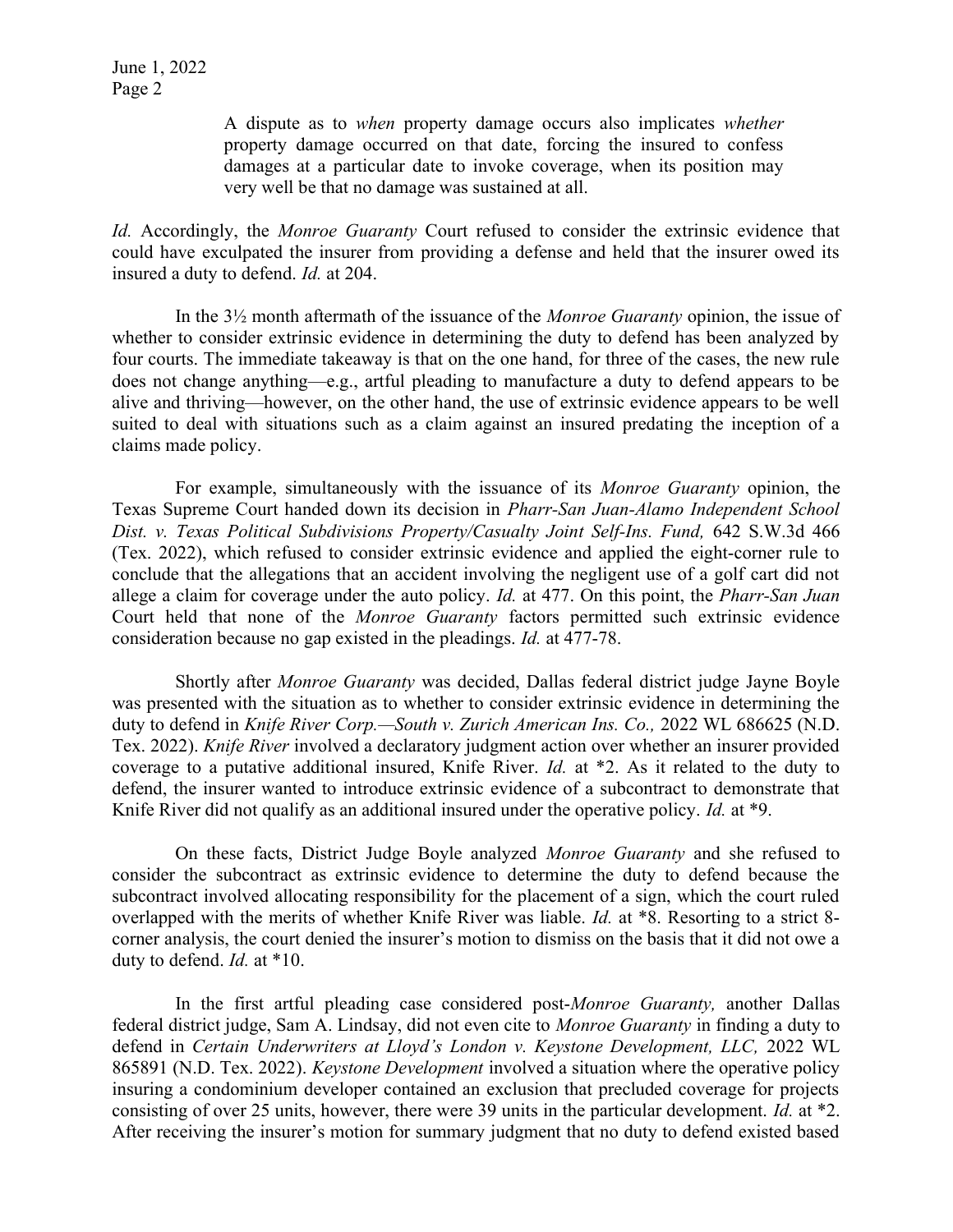June 1, 2022 Page 3

on this exclusion, the plaintiff in the underlying construction defect case artfully amended its pleadings to allege that the development consisted of two projects, one with 24 units and the other with 15 units. Id. at \*\*2, 4.

District Judge Lindsay refused to apply the pre-*Monroe Guaranty* rule allowing utilization of extrinsic evidence in determining the duty to defend for collusive efforts to manufacture a duty to defend that was announced in the 2020 Texas Supreme Court opinion in Loya Ins. Co. v. Avalos, 610 S.W.3d 878 (2020). Although he alluded to "different exceptions to the eight-corners rule," Keystone Development, 2022 WL 865891 at \*2, District Judge Lindsay did not analyze the new test in determining a duty to defend as announced in *Monroe Guaranty*. Rather, he rejected the applicability of the *Loya* rule allowing the use of extrinsic evidence to defeat a collusive effort to manufacture a duty to defend because there was no evidence to implicate the insured in the "Plaintiff's alleged fraud." Keystone Development, 2022 WL 865891 at \*2.

 Left with a strict eight-corner analysis, the court held that the live pleadings circumvented the exclusion for projects over 24 units and thus, the insurer owed a duty to defend. Id. at \*\*2, 6. Additionally, the court ruled that the proffered extrinsic evidence "problematically overlap[ped] with the merits of the facts alleged in the live petition." Id. at  $*6$ . In this regard, District Judge Lindsay held:

The extrinsic evidence pointedly questions the number of units and the number of floors or height of each unit and impermissibly engages in the truth or falsity of the facts alleged in the second amended petition.

Id.

The only case decided post-Monroe Guaranty that so far has actually considered extrinsic evidence in holding that the duty to defend did not exist, *Drawbridge Energy US* Ventures, LLC v. Federal Ins. Co., 2022 WL 991989 (S.D. Tex. 2022), involved a claims made policy and extrinsic evidence, i.e., the "Keybridge Letter," showing that the claim was first made against the insured during the prior policy period to the policy at issue. Under this scenario, Houston federal district judge Andrew Hanen held:

The Court concludes that the Keybridge Letter falls within the *Monroe* exception and may be considered as extrinsic evidence. First, the letter goes solely to the coverage issue of when the claim was first made and does not overlap with he merits of liability. Second, it does not contradict facts alleged in the underlying petition. Third, the letter conclusively goes the heart of the pivotal issue, as it evidences that the claim against the Plaintiffs was first made prior to the inception of the policy period. Thus, the Keystone Letter may be considered in determining whether [the insurer] had a duty to defend [the insured] under the policy. [Citation to Monroe Guaranty].

## Id. at 5.

 So, at this early stage in the post-Monroe Guaranty world, it is hard to predict how and when *Monroe Guaranty* will be applied to allow the consideration of extrinsic evidence in determining the duty to defend. For example, extrinsic evidence was not utilized to analyze